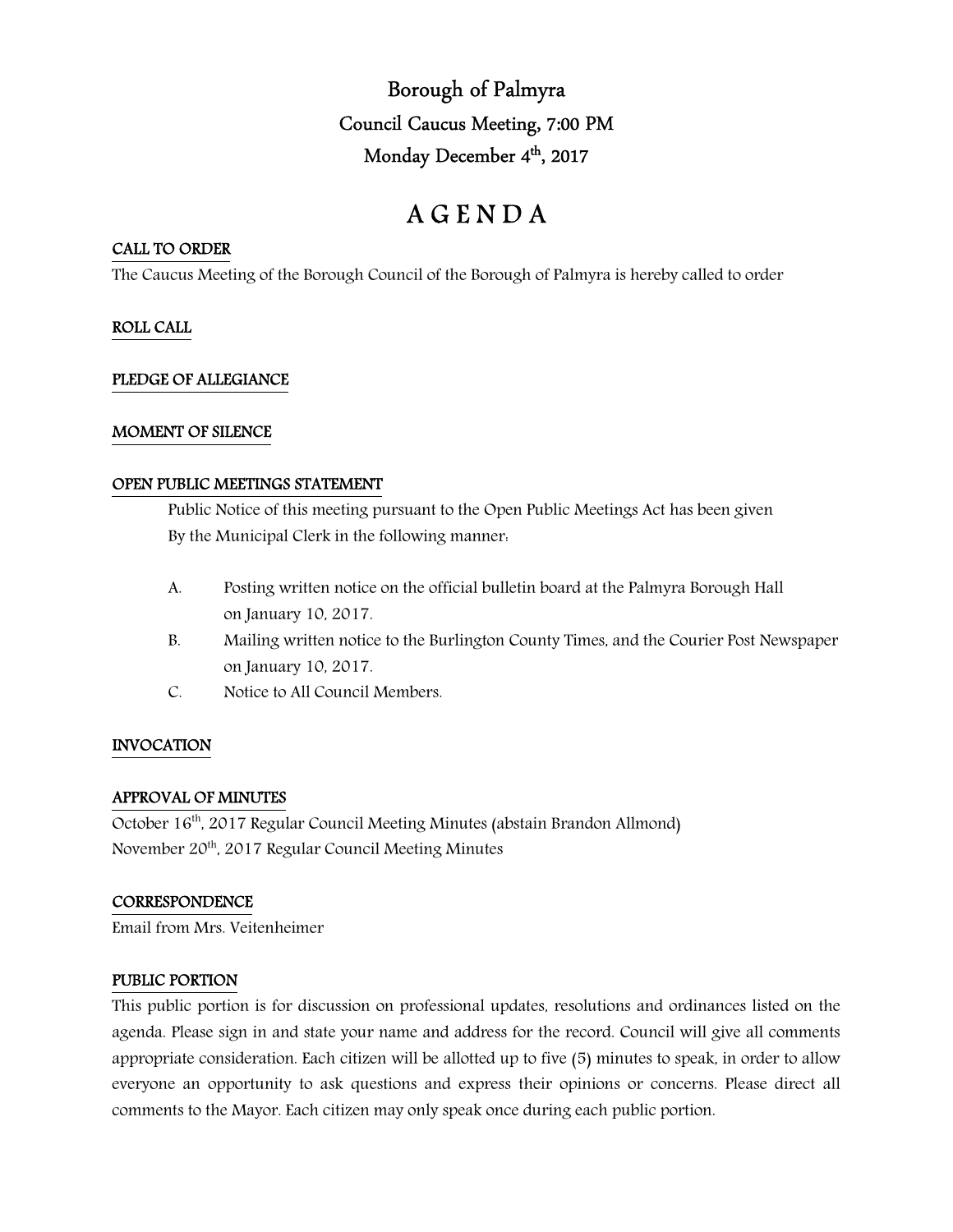## ORDINANCES ON SECOND READING Public Hearing November 20<sup>th</sup>, 2017

ORDINANCE 2017-12, An Ordinance Amending Chapter 121 of the Code of the Borough of Palmyra Governing "Fire Prevention" to Include Key Lock Box Installation

## RESOLUTIONS Consent Agenda

Resolution 2017-232 to Resolution 2017-249 will be enacted as a single motion, if any resolution needs additional discussion it will be removed from the consent agenda and voted on separately.

- Resolution 2017–232, Resolution Authorizing the Chief Financial Officer to Make Budget Transfers to the 2017 Budget
- Resolution 2017-233, Resolution To Cancel \$90,000.00 From the Unemployment Trust Fund
- Resolution 2017–234, Resolution Approving Teresa Bankowski as an Active Member of the Palmyra Fire Department
- Resolution 2017–235, Resolution Authorizing the Finance Officer To Pay Vendor Bills During the Month of December 2017
- Resolution 2017-236, Resolution Authorizing the CFO to Cancel Unexpended Capital Balances
- Resolution 2017–237, Resolution Authorizing Refund of Tax Overpayment
- Resolution 2017-238, Resolution of the Borough of Palmyra, County of Burlington Authorizing a Lien be laced on Blk 107 Lot 22 for Failure to Comply with Obnoxious Growth and Property Maintenance Violations
- Resolution 2017-239, Resolution of the Borough of Palmyra, County of Burlington Authorizing a Lien be laced on Blk 125 Lot 3 for Failure to Comply with Obnoxious Growth and Property Maintenance Violations
- Resolution 2017-240, Resolution of the Borough of Palmyra, County of Burlington Authorizing a Lien be laced on Blk 130 Lot 12 for Failure to Comply with Obnoxious Growth and Property Maintenance Violations
- Resolution 2017–241, Resolution of the Borough of Palmyra, County of Burlington Authorizing a Lien be laced on Blk 26 Lot 13.01 for Failure to Comply with Obnoxious Growth and Property Maintenance Violations
- Resolution 2017–242, Resolution of the Borough of Palmyra, County of Burlington Authorizing a Lien be laced on Blk 122 Lot 12 for Failure to Comply with Obnoxious Growth and Property Maintenance Violations
- Resolution 2017-243, Resolution of the Borough of Palmyra, County of Burlington Authorizing a Lien be laced on Blk 81 Lot 13.01 for Failure to Comply with Obnoxious Growth and Property Maintenance Violations
- Resolution 2017-244, Resolution of the Borough of Palmyra, County of Burlington Authorizing a Lien be laced on Blk 53 Lot 18 for Failure to Comply with Obnoxious Growth and Property Maintenance Violations
- Resolution 2017-245, Resolution of the Borough of Palmyra, County of Burlington Authorizing a Lien be laced on Blk 130 Lot 12 for Failure to Comply with Obnoxious Growth and Property Maintenance Violations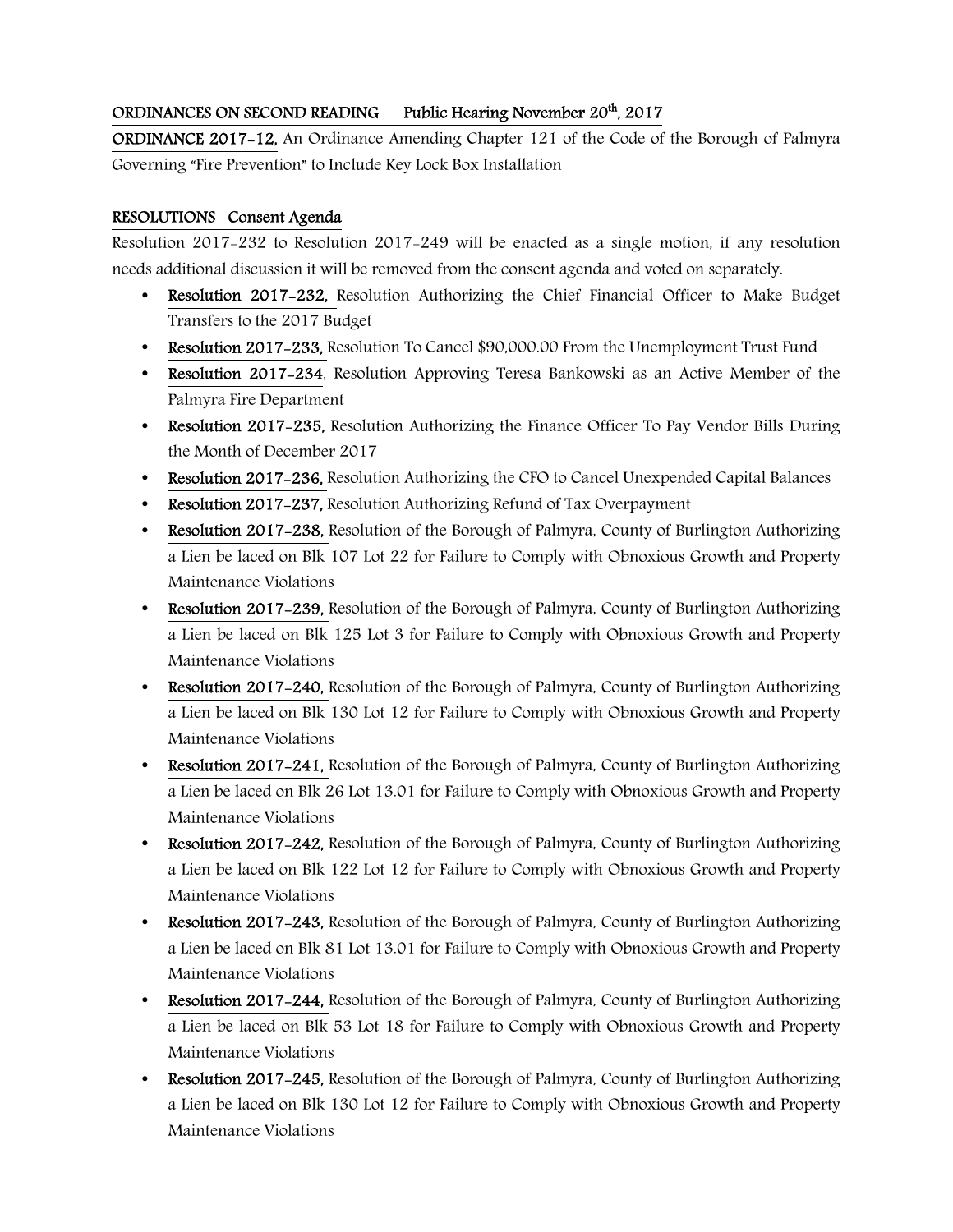- **Resolution 2017-246,** Resolution of the Borough of Palmyra, County of Burlington Authorizing a Lien be laced on Blk 149 Lot 9 for Failure to Comply with Obnoxious Growth and Property Maintenance Violations
- Resolution 2017–247, Resolution of the Borough of Palmyra, County of Burlington Authorizing a Lien be laced on Blk 48 Lot 12.05 for Failure to Comply with Obnoxious Growth and Property Maintenance Violations
- Resolution 2017–248, Resolution of the Borough of Palmyra, County of Burlington Authorizing a Lien be laced on Blk 130 Lot 8 for Failure to Comply with Obnoxious Growth and Property Maintenance Violations
- Resolution 2017–249, Resolution of the Borough of Palmyra, County of Burlington Authorizing a Lien be laced on Blk 3 Lot 11 for Failure to Comply with Obnoxious Growth and Property Maintenance Violations

## COMMUNITY SPOTLIGHT

- Santa Claus is Coming to Town
- House Decorating Contest

## DISCUSSION ITEMS

## NEW Business

## OLD Business

- Sign Ordinance including changes previously proposed by FC Kerbeck
- Palmyra Police Association/CBA Negotiations (Update provided in committee report)
- PCR EMS agreement & potential shared service (Update provided in committee report)
- Code Enforcement Officer Update
- 2018 Reorganization Meeting Date
- Second Meeting in January 2018– January  $15<sup>th</sup>$  is MLK Jr. Day, and other potential nonmeeting Days in 2018

## ADMINISTRATOR'S REPORT

- Decorative light poles Holiday decorations
- Optional Excess LUB claims insurance coverage \$1MM Update
- PSE&G and NJAW gas/water main projects Letter to residents (for road opening & new curbs/paving on Horace, Leconey, Third, W. Second, Berkley, Maple, Fifth, Fourth)
- Burlington County Municipal JIF dividend Announcement Palmyra

## COMMITTEE REPORTS

#### PUBLIC COMMENT

Please sign in and state your name and address for the record. Council will give all comments appropriate consideration. Each citizen will be allotted up to five (5) minutes to speak, in order to allow